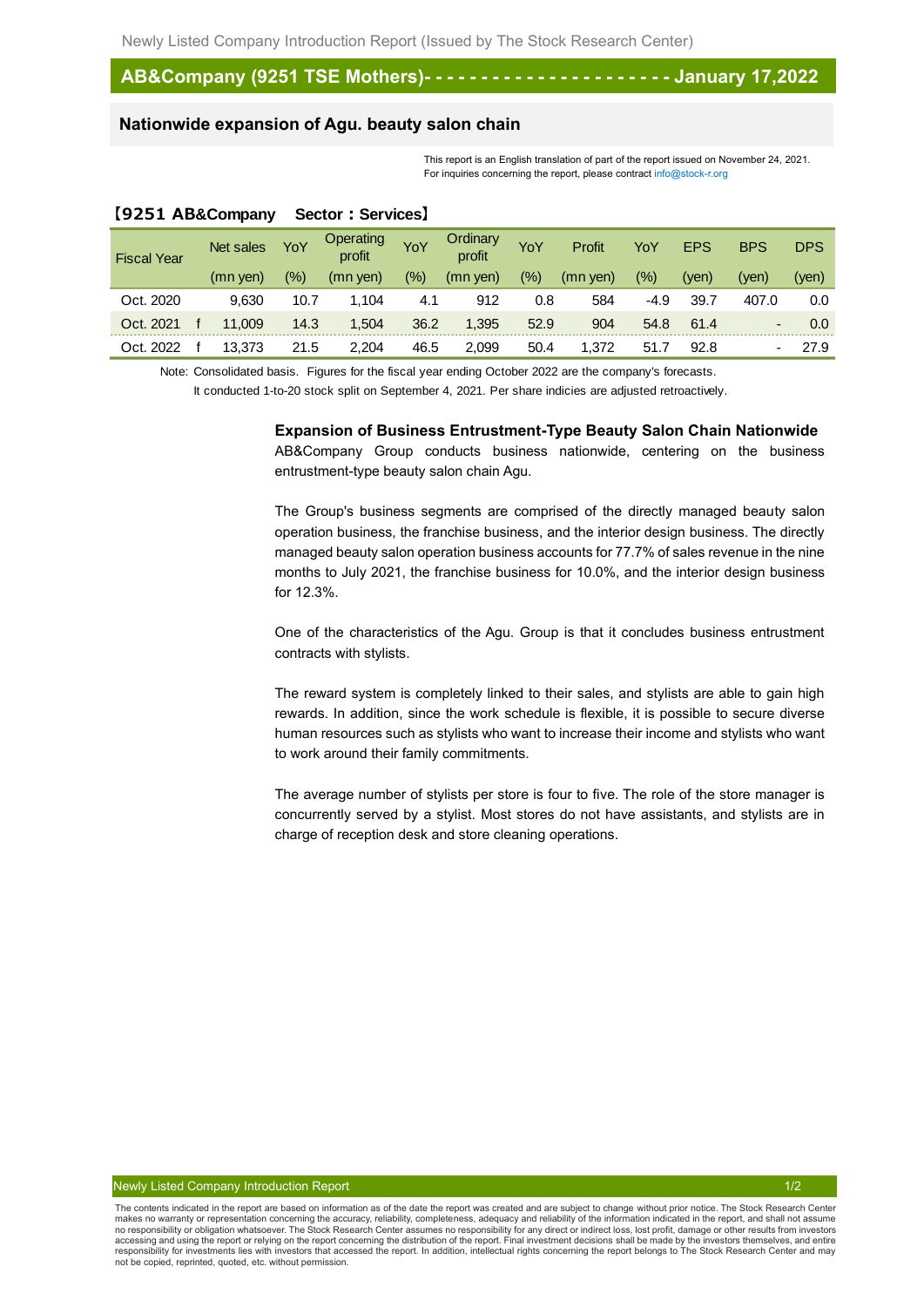# **AB&Company (9251 TSE Mothers)- - - - - - - - - - - - - - - - - - - - - - January 17,2022**

#### **Financial Statements**

| Statement of income                                   | <b>Fiscal Year</b> | Oct.2019       |                          | Oct.2020 |        | Nine months to<br><b>Jul. 2021</b> |       |
|-------------------------------------------------------|--------------------|----------------|--------------------------|----------|--------|------------------------------------|-------|
|                                                       |                    | (mn yen)       | (% )                     | (mn yen) | $(\%)$ | (mn yen)                           | (%)   |
| Net sales                                             |                    | 8,700          | 100.0                    | 9,630    | 100.0  | 8,230                              | 100.0 |
| Cost of sales                                         |                    | 4,321          | 49.7                     | 4,882    | 50.7   | 4,208                              | 51.1  |
| Gross profit                                          |                    | 4,379          | 50.3                     | 4,748    | 49.3   | 4,022                              | 48.9  |
| Selling, general and administrative expenses          |                    | 3,326          | 38.2                     | 3,570    | 37.1   | 2,895                              | 35.2  |
| Other income                                          |                    | 83             | 1.0                      | 85       | ۰      | 29                                 |       |
| Other expenses                                        |                    | 74             | $\overline{\phantom{a}}$ | 159      | 1.7    | 11                                 |       |
| Operating profit                                      |                    | 1,061          | 12.2                     | 1,104    | 11.5   | 1,144                              | 13.9  |
| <b>Financial rprofit</b>                              |                    | $\mathbf 0$    | 1.8                      | $\Omega$ | ٠      | 2                                  |       |
| Financial expences                                    |                    | 156            | $\blacksquare$           | 190      | 2.0    | 77                                 |       |
| <b>Equity Gains or Losses of Affiliated Companies</b> |                    | $\overline{0}$ | $\overline{\phantom{a}}$ | $-2$     | ٠      | 2                                  |       |
| Profit before income taxes                            |                    | 905            | 10.4                     | 912      | 9.5    | 1,070                              | 13.0  |
| Profit attributable to owners of parent               |                    | 614            | 7.1                      | 584      | 6.1    | 695                                | 8.4   |

| <b>Balance sheet</b>                    | <b>Fiscal Year</b> | Oct.2019 |        | Oct.2020 |        | <b>Jul. 2021</b> |        |
|-----------------------------------------|--------------------|----------|--------|----------|--------|------------------|--------|
|                                         |                    | (mn yen) | $(\%)$ | (mn yen) | $(\%)$ | (mn yen)         | $(\%)$ |
| <b>Current assets</b>                   |                    | 1,369    | 7.6    | 2,111    | 11.2   | 2,532            | 13.2   |
| Cash and cash equivalents               |                    | 778      | 4.3    | 1,217    | 6.5    | 1,505            | 7.8    |
| Trade and other receivables             |                    | 278      | 1.5    | 463      | 2.5    | 616              | 3.2    |
| <b>Inventories</b>                      |                    | 24       | 0.1    | 58       | 0.3    | 47               | 0.2    |
| Non-current assets                      |                    | 16,740   | 92.4   | 16,711   | 88.8   | 16,711           | 86.8   |
| Property, plant and equipment           |                    | 1,014    | 5.6    | 973      | 5.2    | 1,000            | 5.2    |
| Right of use assets                     |                    | 3,462    | 19.1   | 3,411    | 18.1   | 3,324            | 17.3   |
| Goodwill                                |                    | 7,468    | 41.2   | 7,468    | 39.7   | 7,468            | 38.8   |
| Intangible assets                       |                    | 4,318    | 23.8   | 4,326    | 23.0   | 4,358            | 22.6   |
| <b>Total assets</b>                     |                    | 18,109   | 100.0  | 18,822   | 100.0  | 19,243           | 100.0  |
| <b>Current liabilities</b>              |                    | 2,565    | 14.2   | 2,792    | 14.8   | 2,901            | 15.1   |
| Trade and other payables                |                    | 644      | 3.6    | 726      | 3.9    | 868              | 4.5    |
| <b>Borrowings</b>                       |                    | 634      | 3.5    | 629      | 3.3    | 651              | 3.4    |
| <b>Lease liabilities</b>                |                    | 828      | 4.6    | 911      | 4.8    | 916              | 4.8    |
| Non-current liabilities                 |                    | 10,128   | 55.9   | 10,031   | 53.3   | 9,646            | 50.1   |
| <b>Borrowings</b>                       |                    | 5,917    | 32.7   | 5,897    | 31.3   | 5,568            | 28.9   |
| Lease liabilities                       |                    | 2,616    | 14.4   | 2,533    | 13.5   | 2,442            | 12.7   |
| <b>Equity</b>                           |                    | 5,415    | 29.9   | 5,998    | 31.9   | 6,695            | 34.8   |
| Equity attributable to owners of parent |                    | 5,415    | 29.9   | 5,998    | 31.9   | 6,695            | 34.8   |

| Statement of cash flows                   | <b>Fiscal Year</b> | Oct. 2019      | Oct.2020 | Nine months to<br><b>Jul. 2021</b> |
|-------------------------------------------|--------------------|----------------|----------|------------------------------------|
|                                           |                    | (mn yen)       | (mn yen) | (mn yen)                           |
| Cash flows from operating activities      |                    | 1,903          | 1,728    | 1,600                              |
| Depreciation                              |                    | 1,136          | 1,249    | 954                                |
| Cash flows from investing activities      |                    | $-367$         | $-379$   | $-298$                             |
|                                           |                    |                |          |                                    |
| Cash flows from financing activities      |                    | $-1,426$       | $-909$   | $-1,014$                           |
| Dividends paid                            |                    | $\blacksquare$ |          |                                    |
| Net increase in cash and cash equivalents |                    | 110            | 439      | 287                                |
| Cash and cash equivalents                 |                    | 778            | 1.217    | 1,505                              |

Note:Consolidated basis.

Source: Prepared by Stock Research Center based on the notifiable prospectus.

#### Newly Listed Company Introduction Report 2/2

The contents indicated in the report are based on information as of the date the report was created and are subject to change without prior notice. The Stock Research Center<br>makes no warranty or representation concerning t accessing and using the report or relying on the report concerning the distribution of the report. Final investment decisions shall be made by the investors themselves, and entire<br>responsibility for investments lies with i not be copied, reprinted, quoted, etc. without permission.